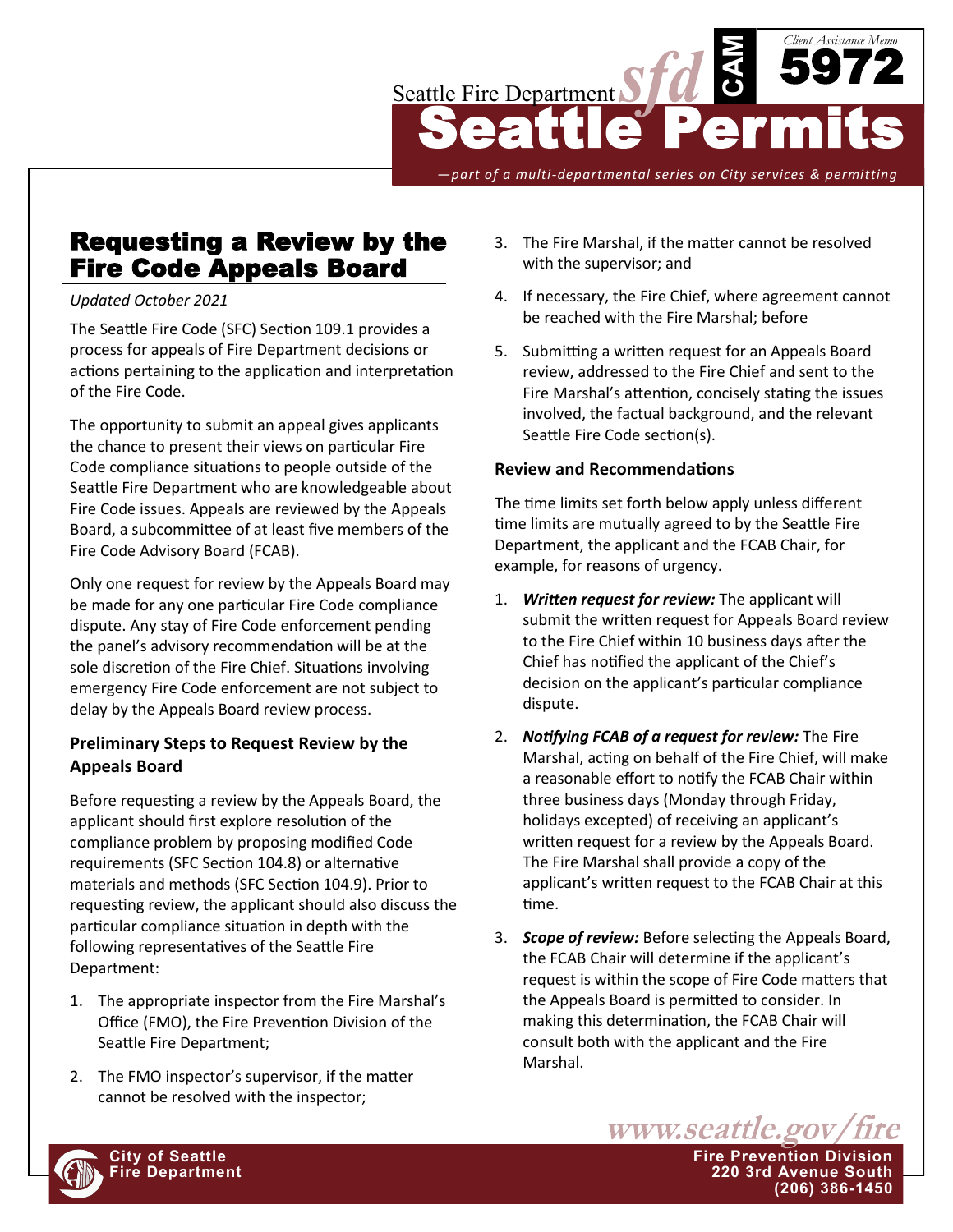- 4. *Selecting members of the Appeals Board:* The members of the Appeals Board will be selected within five business days of the time that the FCAB Chair receives the applicant's written request for review from the Fire Marshal. Selection of Appeals Board members shall be in accordance with Seattle Municipal Code 3.16.350, which provides that at least five FCAB members form an Appeals Board, with one business/industry representative, one professional/ technical representative, and one public citizen representative. Additional members may be selected for reasons of particular expertise. To avoid conflict of interest, no applicant, or employee or agent of that applicant, may serve on the Appeals Board reviewing that applicant's compliance dispute (please refer to the City of Seattle's Code of Ethics, found at Ch. 4.16 of the Seattle Municipal Code).
- 5. *Restriction on parties' contacts with the Appeals Board:* Outside of the Appeals Board meeting(s) and any site visit(s), neither the applicant nor the Fire Department will communicate with members of the Appeals Board about the compliance **dispute**, except through the FMO Technical Code Development Director.
- 6. *Scheduling the meeting:* The Appeals Board will meet to review the applicant's compliance dispute within 15 business days from its selection by the FCAB Chair. The Technical Code Development Director will contact the FCAB Chair, the members of the Appeals Board, the Seattle Fire Department and the applicant to schedule a place and time for the Appeals Board's meeting(s).
- 7. *Written statements and exhibits:* The applicant and the Seattle Fire Department will each submit a concise written statement of the issue(s), facts and relevant Seattle Fire Code section(s) involved to the Technical Code Development Director at least seven business days before the date of the first Appeals Board meeting to consider the compliance dispute. These statements should include any relevant exhibits such as plans, as well as a list of any expert witnesses. The applicant and Fire Department must submit one copy of their respective statements and attachments for each Appeals Board member, with an additional copy for the other party. The Technical Code Development Director will have these copies delivered at least three business days before the first Appeals Board meeting.
- 8. *The meeting:* The Appeals Board will select its own

chairperson. The applicant will make its presentation first, followed by the Fire Department. The applicant and the Fire Department should each be limited to 30 minutes for oral presentation, including questions from the Appeals Board, unless the Appeals Board Chair determines at the beginning of the meeting that more time is warranted. In any event, each party will be provided equal time to make its presentation to the Appeals Board. Each party's oral presentation should address the factual background, the issues and the Seattle Fire Code sections involved. Each party may include design professionals or other persons in its presentation to the Appeals Board.

- *9. Site visits:* The Appeals Board may visit the site(s) involved in the compliance dispute, at the request of either the Fire Department or the applicant, or on the Appeals Board's own initiative. The applicant shall make the site(s) available to the Appeals Board for site visit(s). The site visit(s) will be scheduled through the Technical Code Development Director. No such site visit(s) will be made without a representative of both the Fire Department and the applicant present.
- 10. *The Appeals Board's recommendations***:** Within five business days of its final meeting or site visit regarding the compliance dispute, the Appeals Board shall make its written recommendations concerning the particular compliance situation to the Fire Chief. A copy of the Appeals Board's recommendations will also be provided to the applicant, the FCAB Chair, and the other members of FCAB. The Appeals Board's review and advisory recommendations should be completed within 60 calendar days from the time that the Fire Chief notifies the applicant of the Chief's pre-appeal decision, although more time may be taken if both the applicant and the Fire Marshal agree to an extension of time.

The Appeals Board's recommendations are advisory only, and are not binding on the Seattle Fire Department. If the Fire Chief declines the Appeals Board's recommendations, the Fire Chief will state the reasons why in writing. A copy of this statement shall be provided to the applicant, the members of the FCAB, the Mayor's Office and the City Council member who chairs the City Council's Public Safety Committee. In every case, the Fire Chief and Fire Marshal shall make themselves